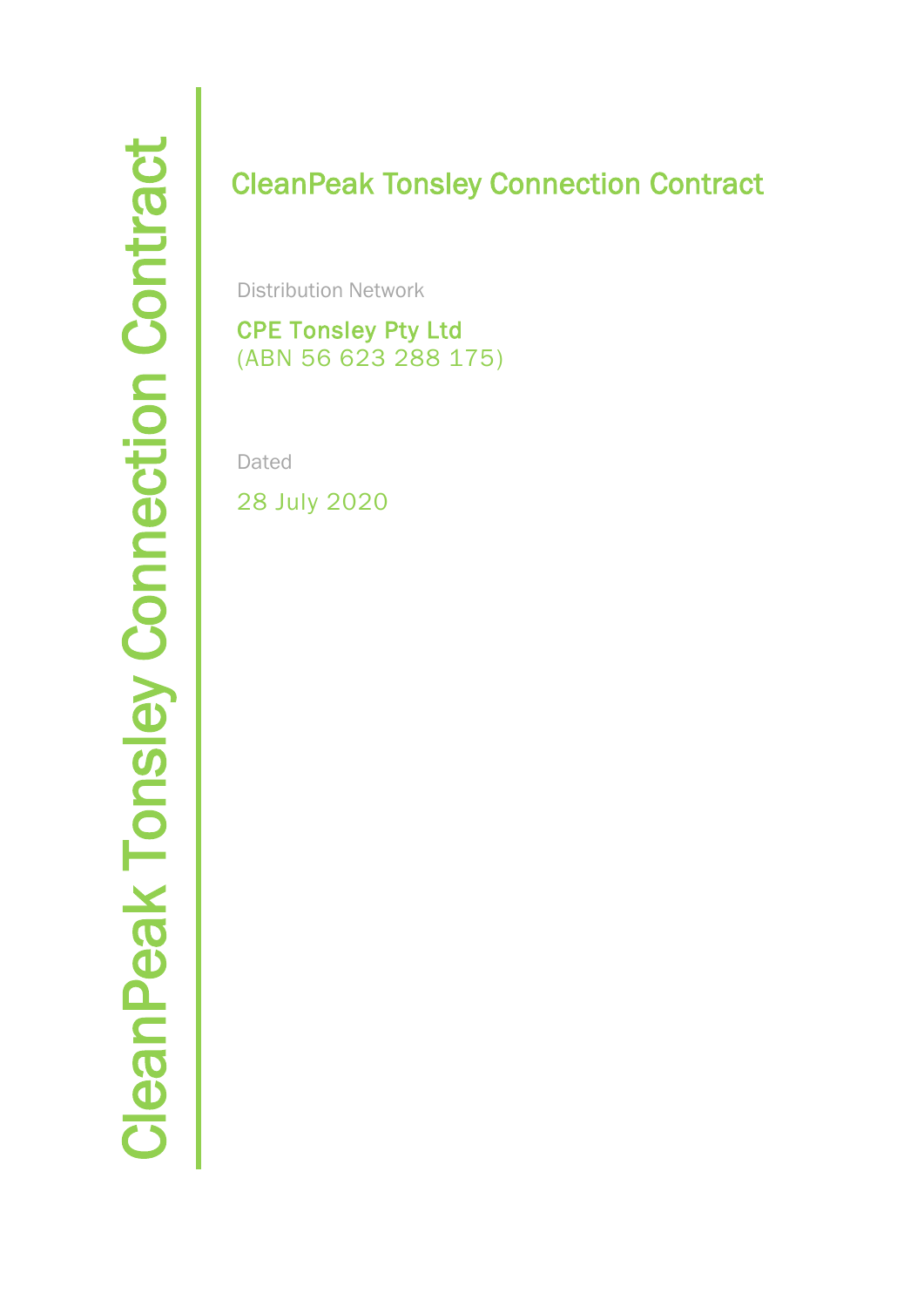

# PREAMBLE

This contract is about the services which cover connection of your premises to our distribution system, and the energy supplied to the premises. These services are called "customer connection services".

In addition to this contract, we are required to comply with energy laws and other consumer laws in our dealings with you.

You also have a separate contract with your retailer dealing with the sale of energy to the premises.

More information about this contract and other matters is on our website [www.cleanpeaktonsley.com.au.](http://www.cleanpeaktonsley.com.au/)

# 1. THE PARTIES

This contract is between:

CPE Tonsley Pty Ltd (ACN 623 288 175) who provides you with customer connection services at the premises (in this contract referred to as "we", "our" or "us"); and

You, the customer to whom this contract applies (in this contract referred to as "you" or "your").

# 2. DEFINITIONS AND INTERPRETATION

- a) Terms used in this contract have the same meanings as they have in the National Energy Retail Law and the National Energy Retail Rules ('the Rules'). However, for ease of reference, a simplified explanation of some terms is given at the end of this contract.
- b) Where the simplified explanations in Schedule 1 differ from the definitions in the National Energy Retail Law and the Rules, the definitions in the National Energy Retail Law and the Rules prevail.

# 3. DO THESE TERMS AND CONDITIONS APPLY TO YOU?

# 3.1 These are our terms and conditions

This contract sets out the terms and conditions for the standard connection contract for customers under the National Energy Retail Law and the Rules.

# 3.2 Does this contract apply to you?

This contract applies to you if your premises are connected to our distribution system, and you do not have another customer connection contract with us for those premises.

# 3.3 What if I need a new connection?

If you require a new connection or an alteration to your existing connection, we will provide you with a connection offer in accordance with either the National Electricity Rules (for an electricity connection) or the National Gas Rules (for a gas connection). That offer will contain terms and conditions relevant to the connection, which will form additional terms and conditions to this contract if you agree to the connection offer.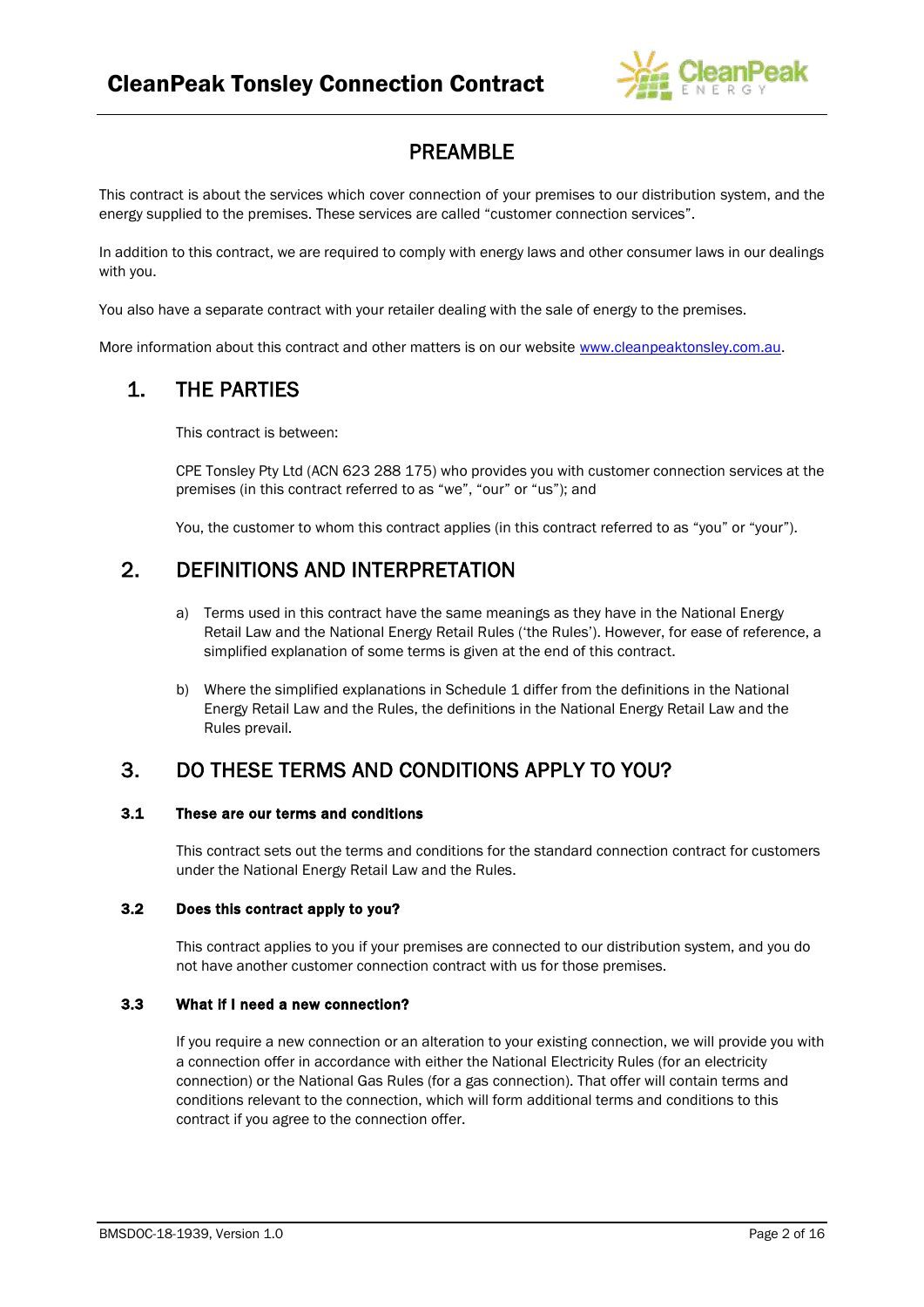

# 3.4 Electricity or gas

Standard connection contracts apply to electricity and gas, but some terms are expressed to apply only to one or the other. We operate both gas and electricity distribution system.

# 4. WHAT IS THE TERM OF THIS CONTRACT?

# 4.1 When does this contract start?

If your premises are connected to our distribution system, this contract starts on the date when you start to take supply of energy at those premises.

# 4.2 When does this contract end?

- a) This contract ends:
	- (i) if your retailer notifies us that the supply of energy to the premises is to be disconnected (a 'termination notice')—subject to paragraph (b), on the date we disconnect the premises, (even if you have vacated the premises earlier); or
	- (ii) if you start receiving supply of energy for the premises under a different customer connection contract—on the date that contract starts; or
	- (iii) if a different customer starts receiving supply of energy for the premises—on the date the connection contract of that customer starts;
	- (iv) if we both agree to a date to end the contract on the date that is agreed; or
	- (v) 10 business days after we disconnect the premises under the Rules, if you have not within that period asked your retailer to reconnect the premises and met the requirements in the Rules for reconnection.
- b) If your retailer gives us a termination notice but you do not give safe and unhindered access to your premises to conduct a final meter reading (where relevant), this contract will not end under paragraph (a)(i) until a final meter reading is carried out.
- c) Rights and obligations accrued before the end of this contract continue despite the end of this contract.

# 5. SCOPE OF THIS CONTRACT

# 5.1. What is covered by this contract?

- a) Under this contract we agree to provide customer connection services at the premises. We also agree to meet other obligations set out in this contract and to comply with the energy laws.
- b) Charges for customer connection services will be billed under your contract with your retailer.

#### 5.2 Sale of energy not covered by this contract

This contract does not cover the sale of energy to your premises. This is the role of your retailer.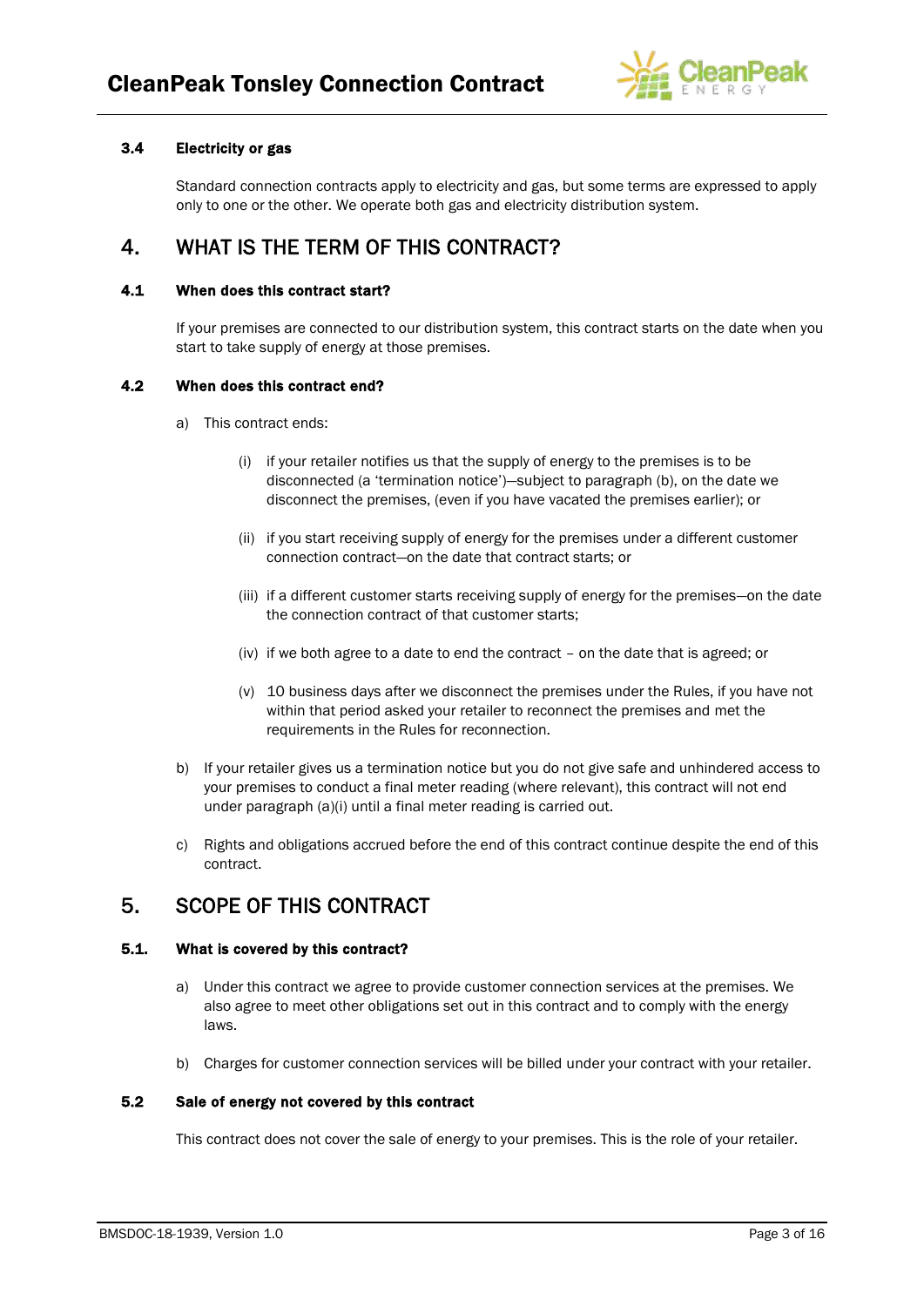

### 5.3 Services and your connection point

- a) We must provide, install and maintain equipment for the provision of customer connection services at your premises safely and in accordance with the energy laws.
- b) Our obligations extend up to the connection point where energy is to be supplied to the premises (as defined by us) and not beyond.

#### 5.4 Guaranteed service levels

- a) If you are a small customer, we are required under *the laws* of South Australia to meet certain guaranteed service levels. These requirements are set out in the applicable GSL scheme of South Australia. If we do not meet a relevant guaranteed service level and you are entitled to a payment under those laws, we will make a payment to you in accordance with the relevant laws.
- b) Nothing in this contract limits our obligations to make payments in accordance with the applicable GSL scheme.

# 6. YOUR GENERAL OBLIGATIONS

### 6.1 Full information

You must give us any information we reasonably require for the purposes of this contract. The information must be correct, and you must not mislead or deceive us in relation to any information provided to us.

### 6.2 Updating information

You must promptly:

- a) inform your retailer of any change to your contact details; and
- b) inform your retailer of any change that you are aware of that materially affects access to your *meter* or to other equipment involved in providing customer connection services at the premises; and
- c) inform us of any proposed change that you are aware of in plant or equipment, including *metering* equipment, or any change to the capacity or operation of connected plant or equipment that may affect the quality, reliability, safety or *metering* of the supply of energy to the premises or the premises of any other person; and
- d) inform either your retailer or us of any permanent material change to the energy load or pattern of usage at the premises.

#### 6.3 Your obligation to comply with energy laws and our requirements

You must comply with:

- a) the energy laws relating to the provision of customer connection services we provide to your premises under this contract; and
- b) our reasonable requirements under the energy laws, including our service and installation rules. This includes a requirement that you provide and maintain at your premises any reasonable or agreed facility required by us to provide customer connection services to the premises.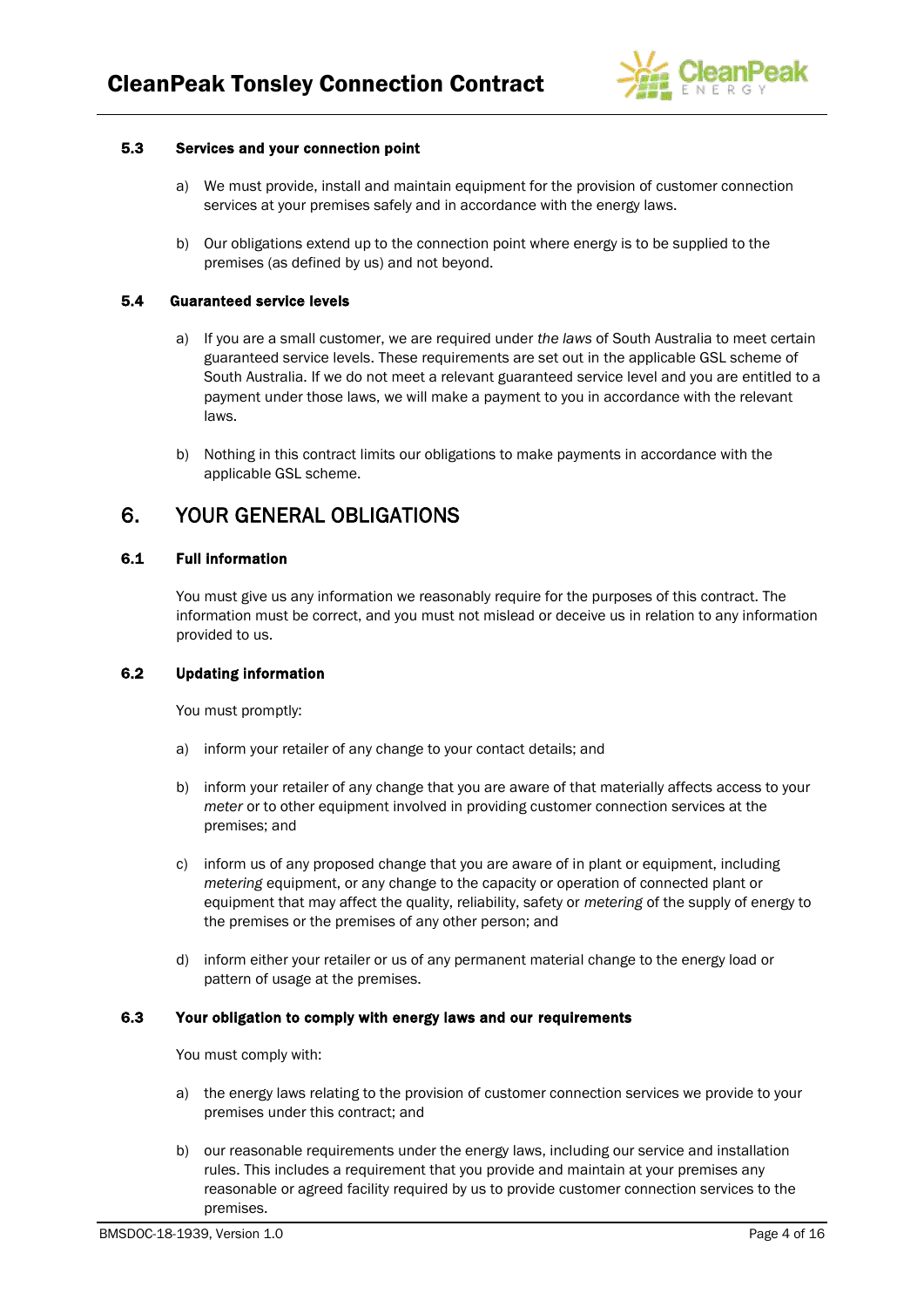

# 6.4 Life support equipment

- a) If a person living or intending to live at your premises requires *life support equipment*, you must:
	- (i) register the premises with your retailer or with us; and
	- (ii) provide *medical confirmation* for the premises.
- b) Subject to satisfying the requirements in the Rules, your premises may cease to be to be registered as having *life support equipment* if *medical confirmation* is not provided to us or your retailer.
- c) You must tell us or your retailer if the *life support equipment* is no longer required at the premises.
- d) If you tell us that a person living or intending to live at your premises requires *life support equipment*, we must give you:
	- (i) at least 50 business days to provide *medical confirmation* for the premises; and
	- (ii) general advice that there may be a *distributor planned interruption, retailer planned interruption or unplanned interruption* to the supply of energy to the premises; and
	- (iii) at least 4 business days' notice in writing of any *distributor planned interruptions* to the supply of energy to the premises unless we have obtained your explicit consent to the *interruption* occurring on a specified date; and
	- (iv) information to assist you to prepare a plan of action in case of an *unplanned interruption*; and
	- (v) emergency telephone contact numbers.

#### 6.5 Obligations if you are not an owner

If you cannot meet an obligation relating to your premises under this contract because you are not the owner, you will not be in breach of the obligation if you take all reasonable steps to ensure that the owner or other person responsible for the premises fulfils the obligation.

# 6.6 Small generators including solar panels

- a) If you have a small generator connected to our distribution system at the premises, you must comply with the applicable standards in operating and maintaining the generator when you start to take supply of energy under this contract.
- b) If you no longer want to keep a small generator at the premises connected to our distribution system, you must apply to us for a connection alteration so that any necessary alterations to the connection can be made.
- c) If you want to connect a small generator at the premises to our distribution system for the purpose of exporting energy (for example, a solar panel), you must apply for a connection alteration under the National Electricity Rules. We will provide you with a copy of the relevant additional terms and conditions at the time when we make our connection offer.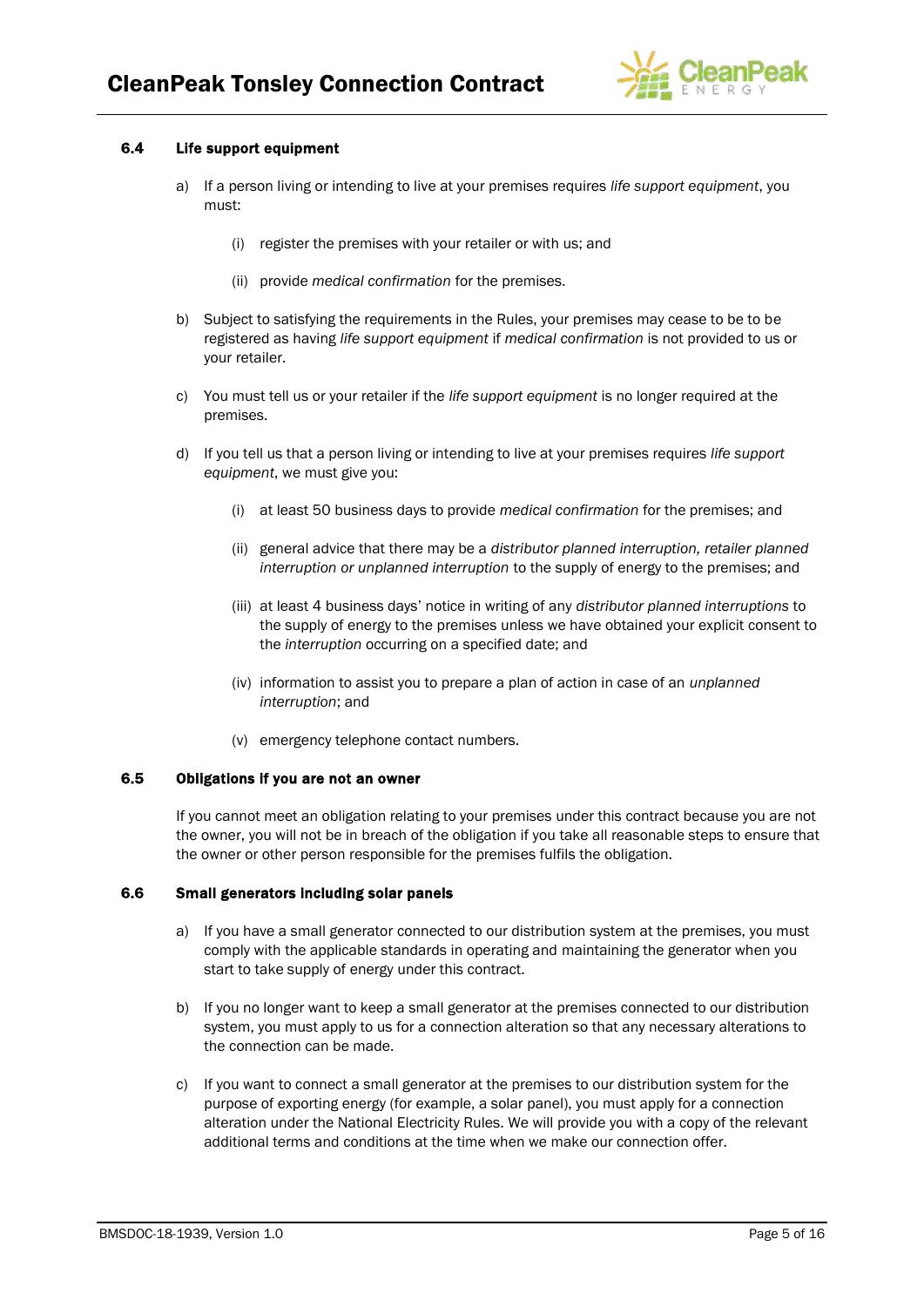

# 7. WRONGFUL AND ILLEGAL USE OF ENERGY

# 7.1 Illegal use of energy or interference

You must not and must take reasonable steps to ensure others do not:

- a) illegally use energy supplied to the premises; or
- b) interfere or allow interference with any of our equipment at the premises, except as may be permitted by law; or
- c) use the energy supplied to your premises or any energy equipment in a manner that:
	- (i) unreasonably interferes with the connection or supply of energy to another customer; or
	- (ii) causes damage or interference to any third party; or
- d) use customer connection services provided by us in a way that is not permitted by law or this contract; or
- e) tamper with, or permit tampering with, any meters or associated equipment.

### 7.2 Consequences for wrongful or illegal use

If you do not comply with clause 7.1 above, we may, in accordance with the energy laws take any or all of the following actions:

- a) estimate the amount of energy obtained wrongfully or illegally and take debt recovery action against you for that amount; and
- b) undertake (or agree that you undertake) any necessary rectification work at your cost; and
- c) arrange for the immediate disconnection of the premises.

# 8. OUR LIABILITY

- a) The quality and reliability of your electricity supply and the quality, pressure and continuity of your gas supply is subject to a variety of factors that may be beyond our control, including accidents, emergencies, weather conditions, vandalism, system demand, the technical limitations of the distribution system and the acts of other persons, including at the direction of a *relevant authority*.
- b) To the extent permitted by law, we give no condition, warranty or undertaking, and we make no representation to you, about the condition or suitability of energy, its quality, fitness for purpose or safety, other than those set out in this contract.
- c) Unless we have acted in bad faith or negligently, the National Energy Retail Law excludes our liability for any loss or damage you suffer as a result of the total or partial failure to supply energy to your premises, which includes any loss or damage you suffer as a result of the defective supply of energy.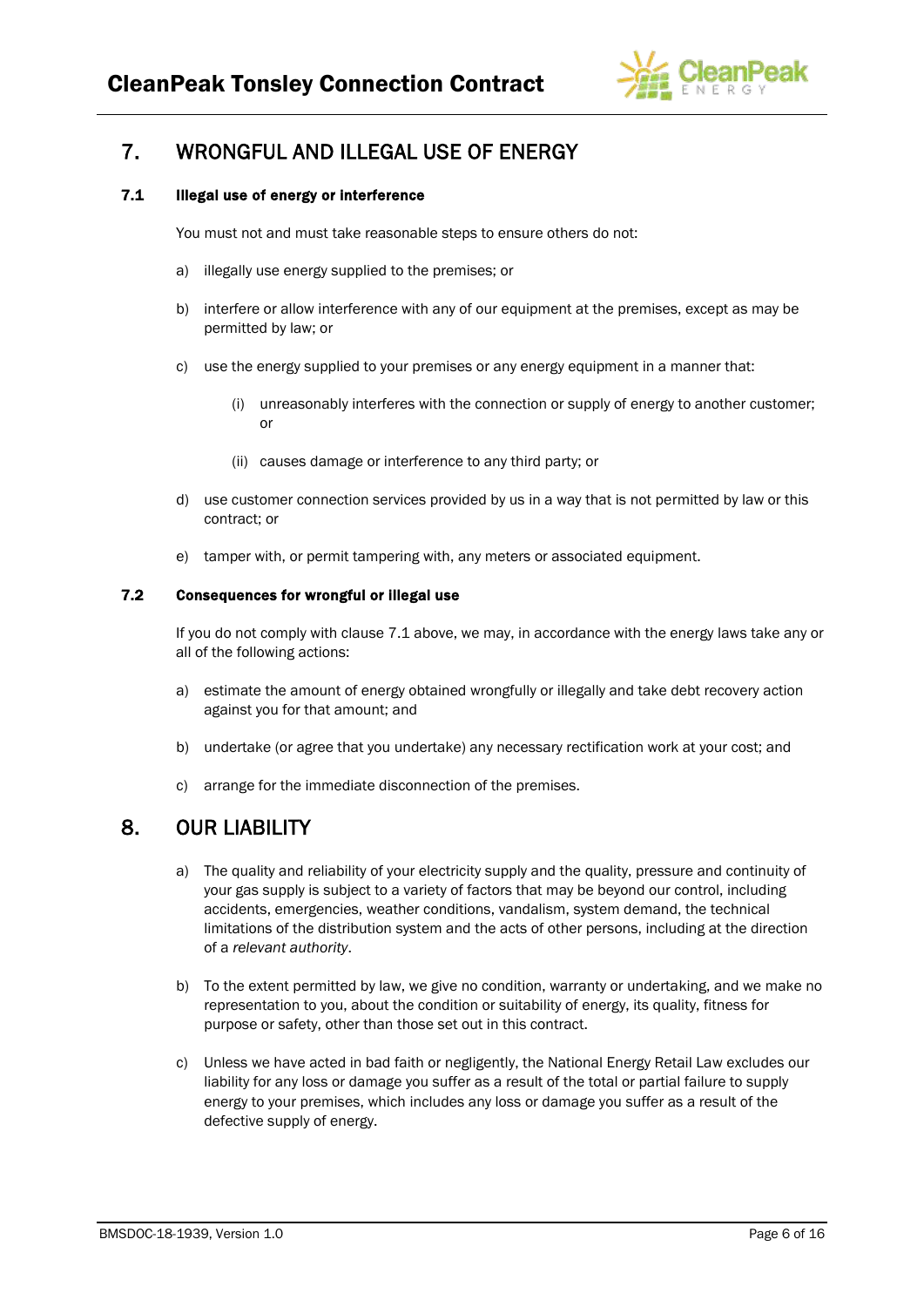

# 9. ACCESS TO THE PREMISES

# 9.1 Your obligations

Under the energy laws, you must provide us and our authorised representatives (together with all necessary equipment) safe and unhindered access to the premises, including taking appropriate action to prevent menacing or attack by animals at the premises, at any reasonable time to allow us to:

- a) read, test, maintain, inspect or alter any *metering* installation at the premises; and
- b) calculate or measure energy supplied or taken at the premises; and
- c) check the accuracy of *metered* consumption at the premises; and
- d) replace *meters*, control apparatus and other energy equipment of ours; and
- e) connect or disconnect the premises; and
- f) examine or inspect an energy installation at the premises; and
- g) inspect, make safe, operate, change, maintain, remove, repair or replace any of our works at the premises; and
- h) undertake repairs, testing or maintenance of the distribution system; and
- i) clear vegetation from the distribution system including any equipment owned by us; and
- j) take action to determine the appropriate tariff or charging category for the premises; and
- k) perform services requested by you or your retailer.

#### 9.2 Our obligations

If we or our representatives seek access to the premises under clause 9.1 above, we will:

- a) comply with all relevant requirements under the energy laws; and
- b) carry or wear official identification; and
- c) show the identification if requested.

# 10. INTERRUPTION TO SUPPLY

#### 10.1 Distributor may interrupt supply

We may *interrupt* the supply of energy to your premises where permitted under the energy laws, including for a *distributor planned interruption* or where there is an *unplanned interruption* or in accordance with the conditions of any applicable tariff or under a contract with your retailer.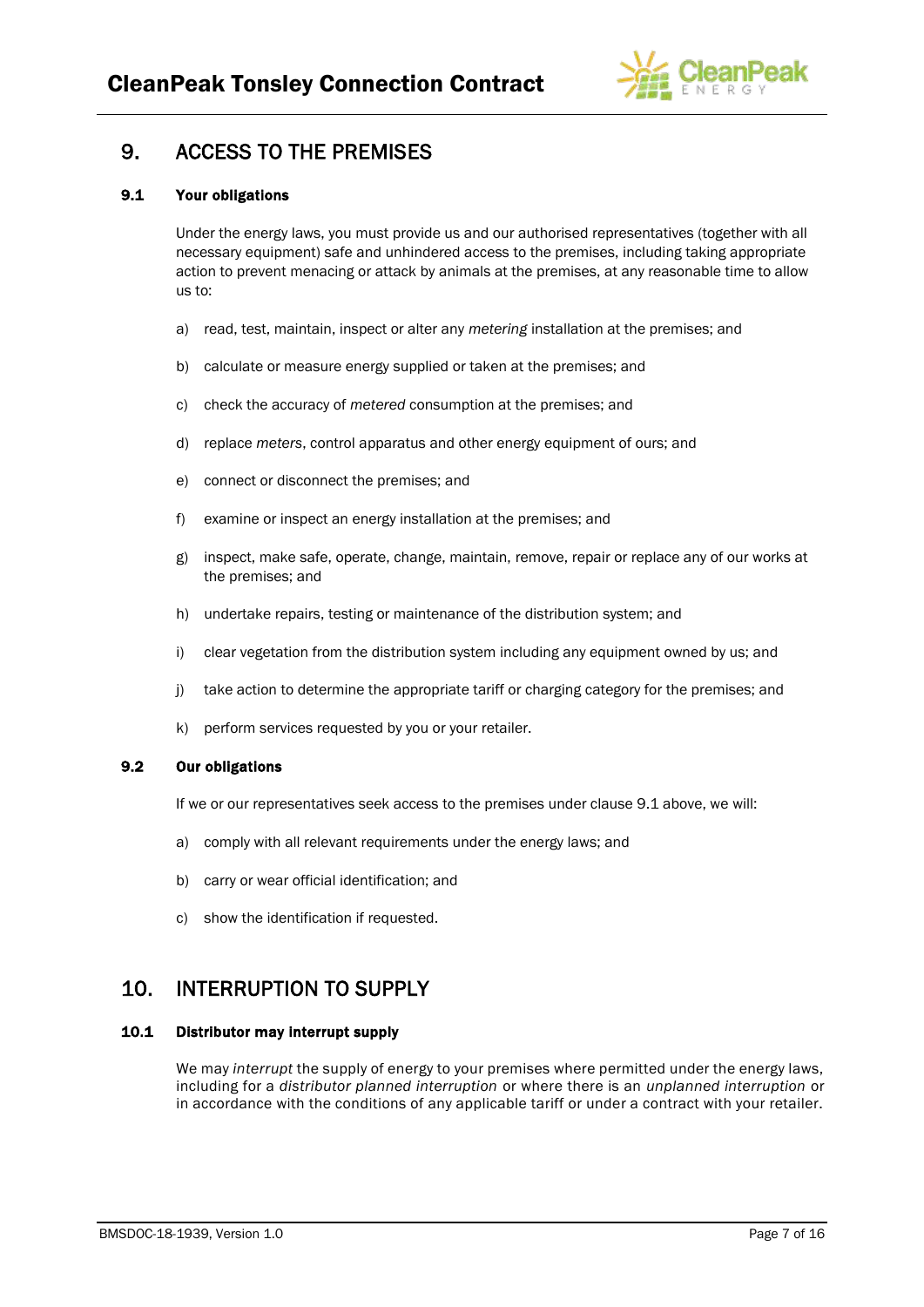

### 10.2 Distributor planned interruptions (maintenance, repair, etc)

- a) We may make *distributor planned interruptions* to the supply of energy to the premises under the Rules for the following purposes:
	- (i) for the maintenance, repair or augmentation of the transmission system or the distribution system, including maintenance of *metering* equipment; or
	- (ii) for the installation of a new connection or a connection alteration to another customer.
- b) If your energy supply will be affected by a *distributor planned interruption* and clause 6.4(d)(iii) does not apply:
	- (i) we may seek your explicit consent to the *interruption* occurring on a specified date; or
	- (ii) we may seek your explicit consent to the *interruption* occurring on any day within a specified 5 business day range; or
	- (iii) otherwise, we will give you at least 4 business days' notice of the *interruption* by mail, letterbox drop, press advertisement or other appropriate means.

### 10.3 Unplanned interruptions

- a) We may *interrupt* the supply of energy to your premises in circumstances where we consider that a customer's energy installation or the distribution system poses an immediate threat of injury or material damage to any person, property or the distribution system, including:
	- (i) for unplanned maintenance or repairs;
	- (ii) for health or safety reasons;
	- (iii) in an emergency;
	- (iv) as required by a *relevant authority*;
	- (v) to shed demand for energy because the total demand at the relevant time exceeds the total supply available; or
	- (vi) to restore supply to a customer.
- b) If an *unplanned interruption* is made, we will use our best endeavours to restore energy supply to the premises as soon as possible.
- c) We will make information about *unplanned interruptions* (including the nature of any emergency and, where reasonably possible, an estimate of when energy supply will be restored) available on a 24 hour telephone information service.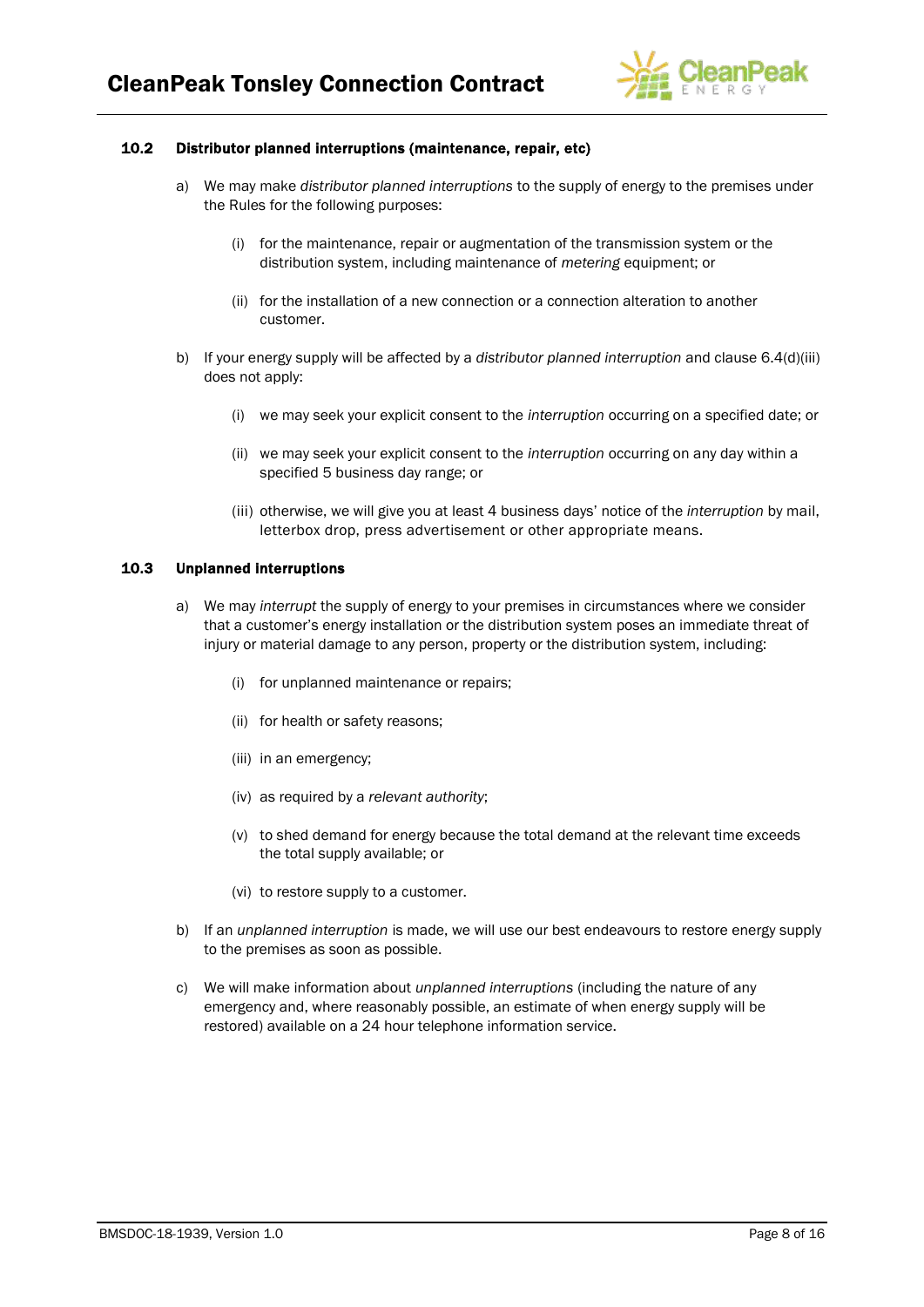

### 10.4 Your right to information about interruptions

- a) If you request us to do so, we will use our best endeavours to explain:
	- (i) an *interruption* to the supply of energy to the premises; or
	- (ii) a supply of energy to the premises of a quality in breach of any relevant standards under the energy laws.
- b) If you request an explanation be in writing we must, within 10 business days of receiving the request, give you either:
	- (i) the written explanation; or
	- (ii) an estimate of the time it will take to provide a more detailed explanation if a longer period is reasonably needed.
- c) For any *retailer planned interruption* arranged by your retailer, we may refer you to your retailer to provide information.

# 11. OUR CHARGES

### 11.1 Payment

The amounts you are billed under your contract with your retailer include our charges for customer connection services.

#### 11.2 Determination of our charges

We will determine our charges for a billing cycle in accordance with the energy laws.

#### 11.3 Compliance with tariff requirements

- a) If there are any conditions that are relevant to any tariff or charging category that applies to you for the supply of energy to your premises, we must advise your retailer of those conditions.
- b) You must comply with any conditions referred to in paragraph (a).
- c) If you do not comply with the conditions referred to in paragraph (a), we may change the tariff that applies to you.

# 12. DISCONNECTION OF SUPPLY

### 12.1 When can we disconnect?

Subject to us satisfying the requirements in the Rules, we may disconnect your premises if:

- a) your retailer informs us that it has a right to arrange for disconnection under your contract with your retailer and requests that we disconnect the premises; or
- b) you use energy supplied to the premises wrongfully or illegally in breach of clause 7; or
- c) if you fail to pay any direct charges (where relevant) to us under this contract; or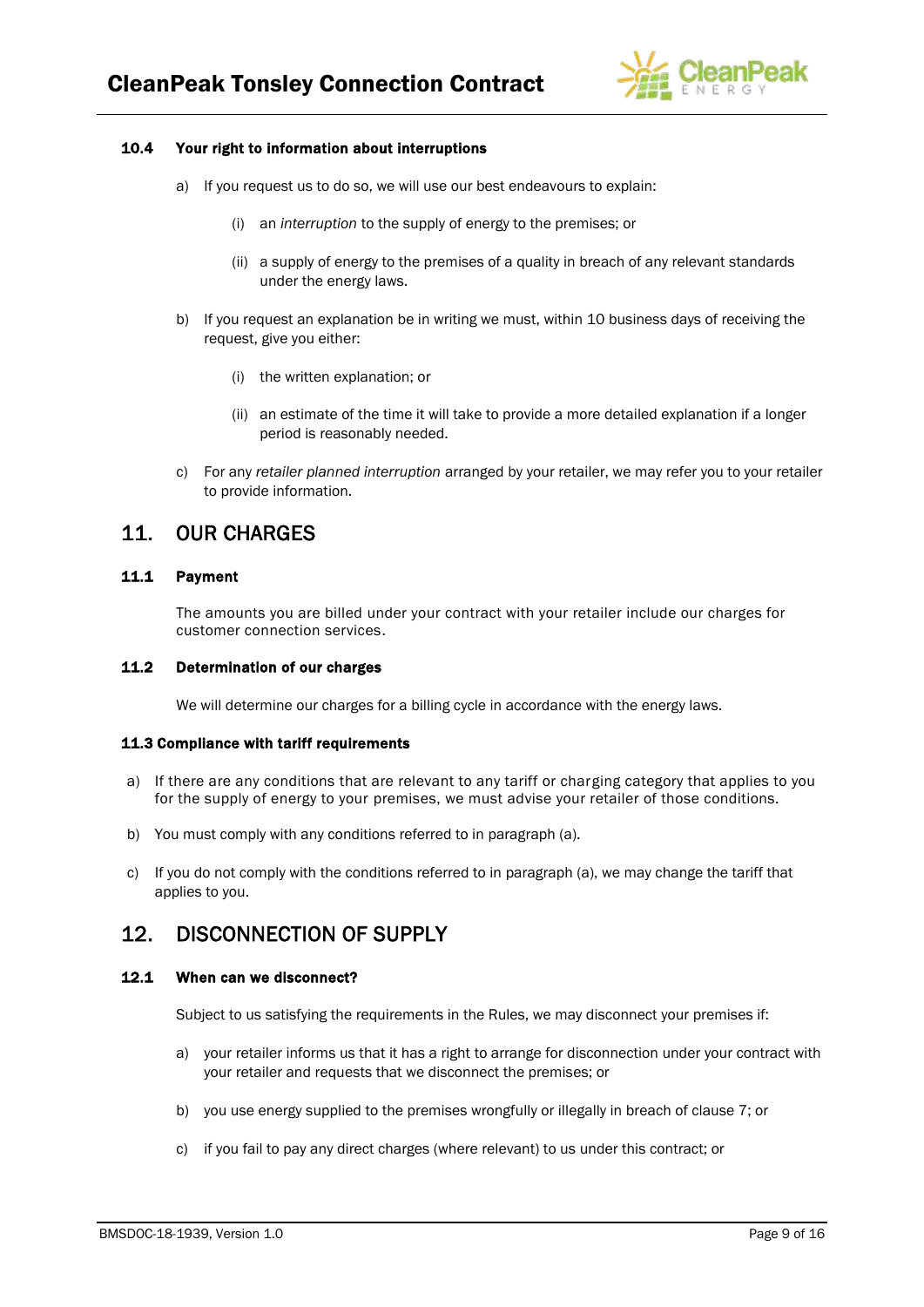

- d) if you provide false information to us or your retailer such that you would not have been entitled to be connected if you had not provided the false information; or
- e) if you do not provide and maintain space, equipment, facilities or anything else you must provide under the energy laws or this contract in order for us to provide customer connection services; or
- f) if you fail to give us safe and unhindered access to the premises as required by clause 9 or any requirement under the energy laws; or
- g) in an emergency or for health and safety reasons; or
- h) if required to do so at the direction of a *relevant authority*; or
- i) if we are otherwise permitted by the energy laws to disconnect the premises.

#### Note:

The energy laws allow distributors and other authorised people to disconnect or arrange the disconnection of premises in circumstances additional to those set out above.

#### 12.2 Notice and warning of disconnection

If you are a small customer, we may disconnect your premises under clauses 12.1(c), 12.1(d), 12.1(e) or 12.1(f) only if:

- a) we have sent you a *disconnection warning notice* that:
	- (i) requires you to rectify, within 6 business days after the date of issue on the notice, the issue that could lead to disconnection; and
	- (ii) carries a warning of the consequences of failing to comply with the notice; and
- b) in relation to safe and unhindered access only, we have used our best endeavours to contact you to arrange an appointment with you for access to your premises in addition to providing a *disconnection warning notice*; and
- c) you fail to comply with the *disconnection warning notice* within 6 business days after the date of issue.

#### 12.3 Life support equipment

If you are a small customer, we must not disconnect your premises if they are registered as having *life support equipment*, except in an emergency.

#### 12.4 When we must not disconnect

- a) Subject to paragraph (b), and otherwise in accordance with the Rules, if you are a small customer, we must not disconnect the premises during the following times ('the protected period'):
	- (i) on a business day before 8.00am or after 3.00pm; or
	- (ii) on a Friday or the day before a public holiday; or
	- (iii) on a weekend or a public holiday; or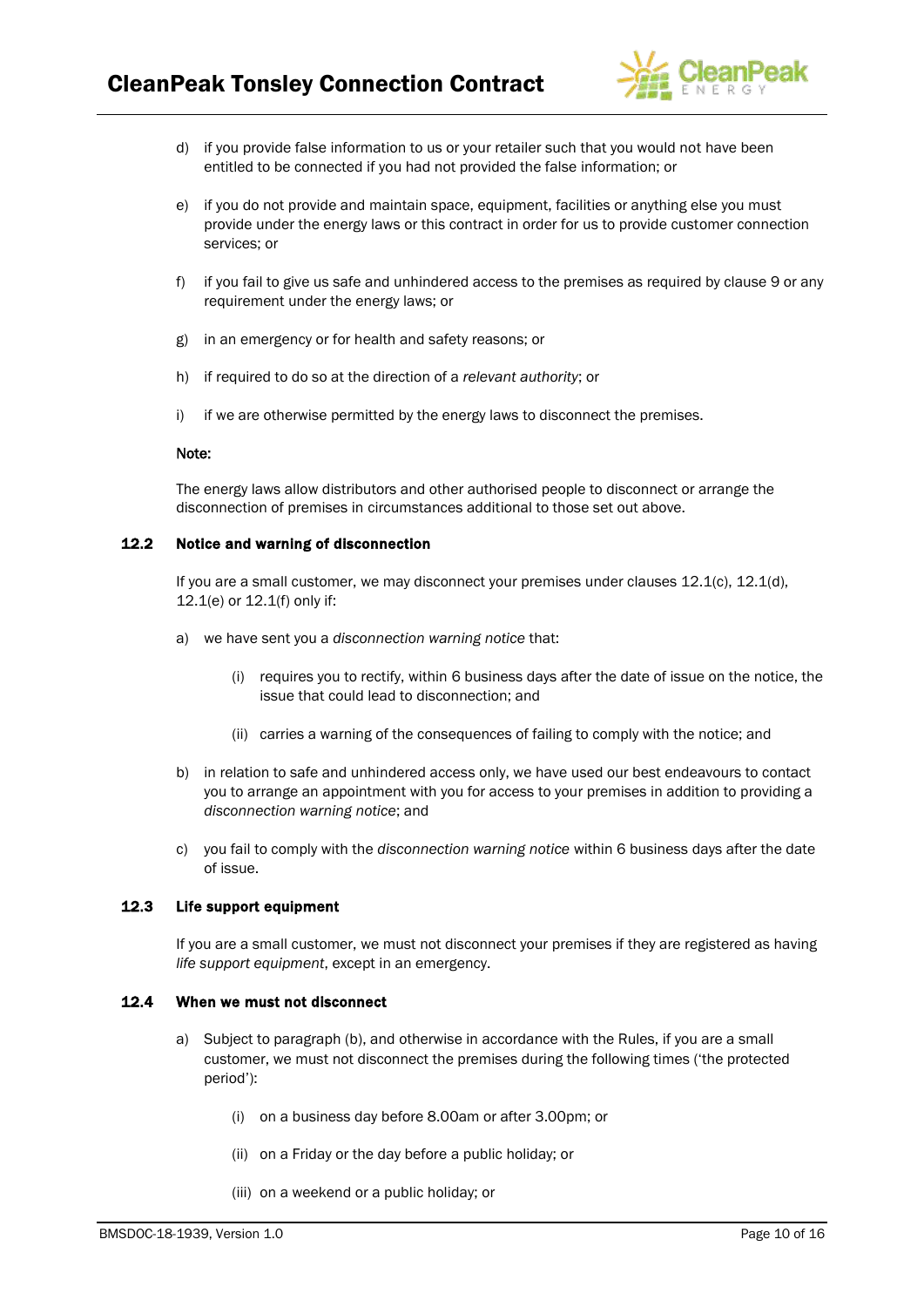

- (iv) on the days between 20 December and 31 December (both inclusive) in any year; or
- (v) if you are being disconnected for a failure to pay, during an extreme weather event.
- b) Your premises may be disconnected within the protected period:
	- (i) for reasons of health and safety; or
	- (ii) in an emergency; or
	- (iii) as directed by a *relevant authority*; or
	- (iv) if you are in breach of clause 7 which deals with wrongful and illegal use of energy; or
	- (v) if your retailer makes such a request on your behalf; or
	- (vi) if your premises contain a commercial business that only operates within the protected period and where access to the premises is necessary to effect disconnection; or
	- (vii) where the premises are not occupied.

### 12.5 Our rights after disconnection

The disconnection of the premises does not limit or waive any of the parties' rights and obligations under this contract arising before disconnection, including any of your obligations to pay amounts to us or your retailer.

#### 12.6 Disconnection fee

If you have not complied with a *disconnection warning notice* and we arrive at the premises to disconnect the premises but do not do so because you rectify the matter referred to in the *disconnection warning notice*, you will be liable to pay a reasonable fee for our attendance at the premises.

# 13. RECONNECTION AFTER DISCONNECTION

#### 13.1 Where we must reconnect

- a) If you are a small customer, we must arrange for reconnection of the premises if, within 10 business days of your premises being disconnected:
	- (i) where your retailer asked for the disconnection—if we are asked by your retailer to reconnect the premises; or
	- (ii) in other circumstances—if:

A. you ask us to arrange for reconnection of your premises; and

B.you rectify the matter that led to the disconnection; and

C.you pay any reconnection charge.

b) We may terminate this contract 10 business days following disconnection if the requirements in paragraph (a) are not met.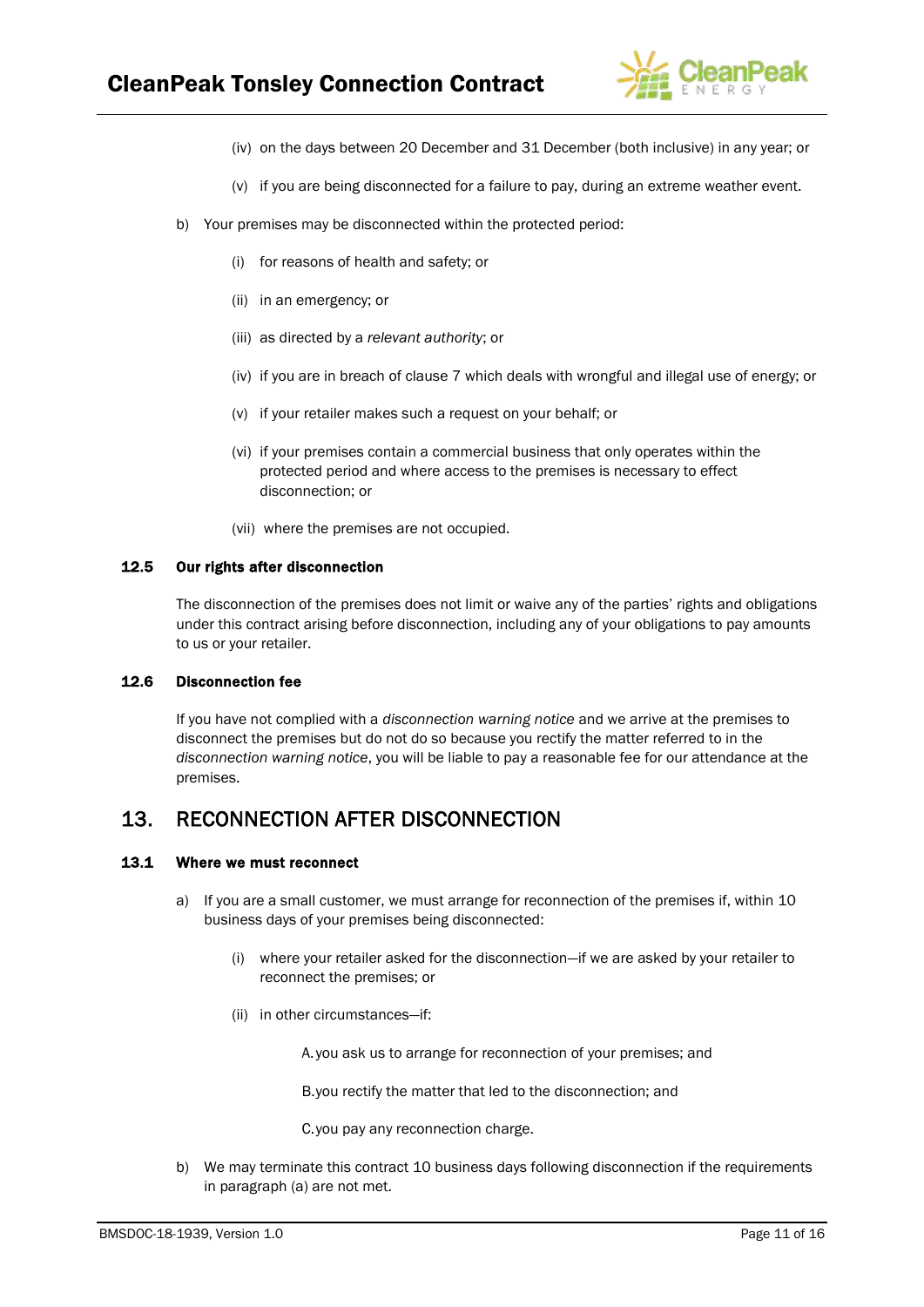

### 13.2 Timeframe for reconnection

If you are a small customer and at the time of the request for reconnection:

- a) you or your retailer have made arrangements for payment of the relevant reconnection charge; and
- b) you have complied with our requirements under the relevant energy laws; and
- c) the necessary infrastructure to re-energise the premises remains in place; and
- d) you provide safe and unhindered access to the premises,
- e) we must re-energise the premises within two business days, unless you request a later time.

### 13.3 Wrongful disconnection

If we disconnect the premises where we did not have a right to do so, we must reconnect the premises as soon as possible and without charge.

# 14. NOTICES AND BILLS

- a) Notices and bills (where relevant) under this contract must be sent in writing, unless this contract or the Rules say otherwise.
- b) A notice or bill sent under this contract is taken to have been received by you or by us (as relevant):
	- (i) on the date it is handed to the party, left at the party's premises (in your case) or one of our offices (which excludes depots) (in our case) or successfully faxed to the party (which occurs when the sender receives a transmission report to that effect); or
	- (ii) on the date two business days after it is posted; or
	- (iii) on the date of transmission (unless the sender receives notice that delivery did not occur or has been delayed) if sent electronically and the use of electronic communication has been agreed between us.

# 15. PRIVACY ACT NOTICE AND ACCESS TO INFORMATION

#### 15.1 Privacy of personal information

We will comply with all relevant privacy legislation in relation to your personal information. You can find a summary of our privacy policy on our website. If you have any questions, you can contact our privacy officer.

#### 15.2A Access to information - electricity only

Upon request, we must give you information about your energy consumption or our charges for customer connection services for up to 2 years free of charge. We may charge you a reasonable fee for information requested;

- a) more than 4 times in the previous 12 months; or
- b) that is different in manner and form to any minimum requirements we are required to meet; or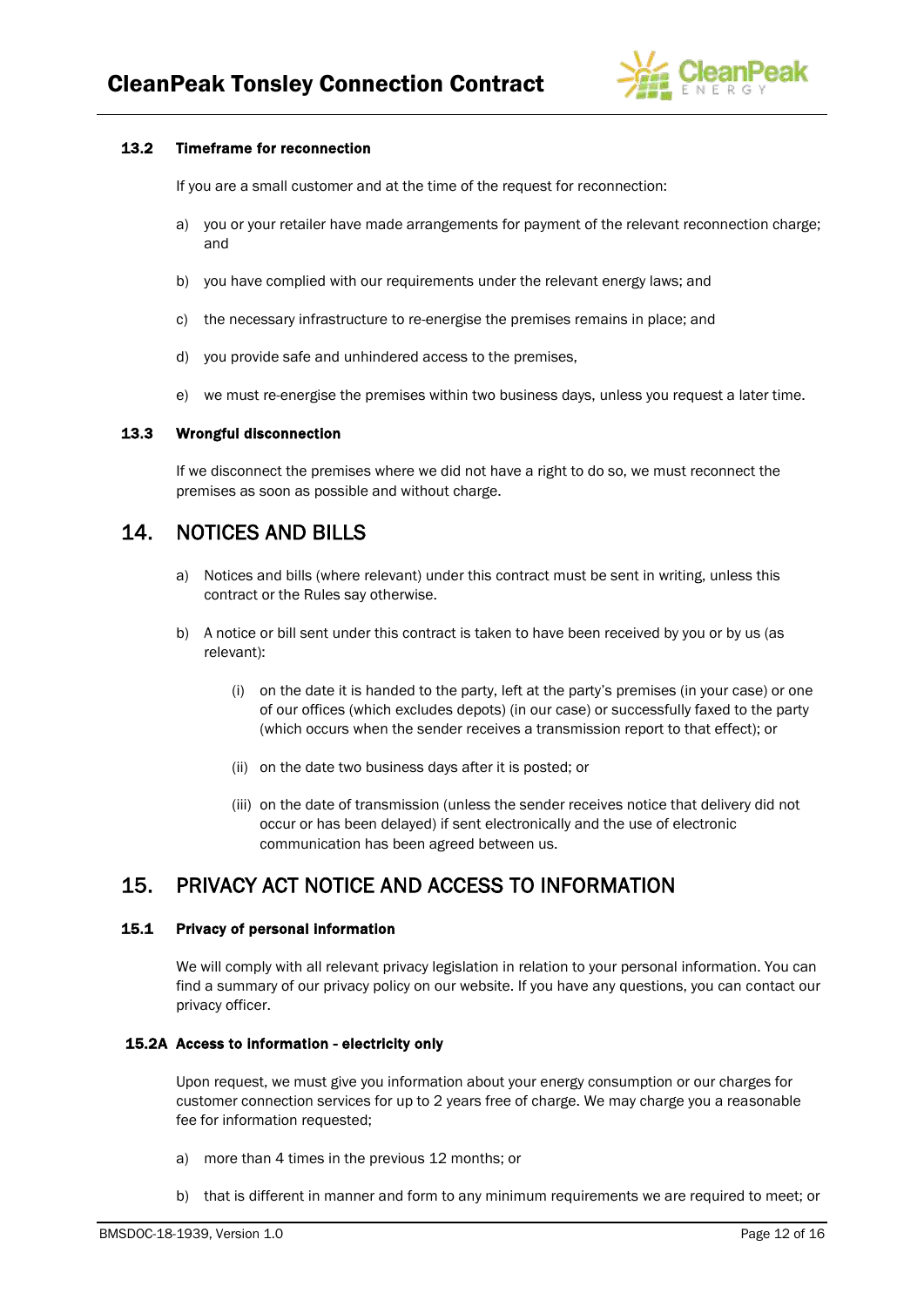

c) by a representative you have authorised to act on your behalf, and that request is part of a request the representative makes to us in relation to more than one customer. 15.2B Access to information - gas only

### 15.2b Access to information – gas only

Upon request, we must give you information about your energy consumption or our charges for customer connection services. We may charge you a reasonable fee for information requested more than once in any 12 month period.

# 16 COMPLAINTS AND DISPUTE RESOLUTION

# 16.1 Complaints

If you have a complaint relating to the supply of energy to the premises, or this contract generally, you may lodge a complaint with us in accordance with our standard complaints and dispute resolution procedures.

*Note: Our standard complaints and dispute resolution procedures are published on our website.* 

#### 16.2 Our obligations in handling complaints or disputes

If you make a complaint, we must respond to your complaint within the required timeframes in our standard complaints and dispute resolution procedures and inform you:

- a) of the outcome of your complaint and the reasons for our decision; and
- b) that, if you are not satisfied with our response and you are a small customer, you have a right to refer the complaint to the Energy and Water (EWOSA) whose contact details may be found on their website [www.ewosa.com.au.](http://www.ewosa.com.au/)

# 17 FORCE MAJEURE

# 17.1 Effect of force majeure event

If, either you or we cannot meet an obligation under this contract because of an event outside the control of the party ('a force majeure event'):

- a) the obligation, other than an obligation to pay money (including, in our case, a payment for failure to meet a guaranteed service level), is suspended to the extent it is affected by the event for so long as the event continues; and
- b) the affected party must use its best endeavours to give the other prompt notice of that fact including full particulars of the event, an estimate of its likely duration, the extent to which its obligations are affected and the steps taken to remove, overcome or minimise those effects.

# 17.2 Deemed prompt notice

If the effects of a force majeure event are widespread we will be taken to have given you prompt notice if we make the necessary information available by way of a 24 hour telephone service within 30 minutes of being advised of the event or otherwise as soon as practicable.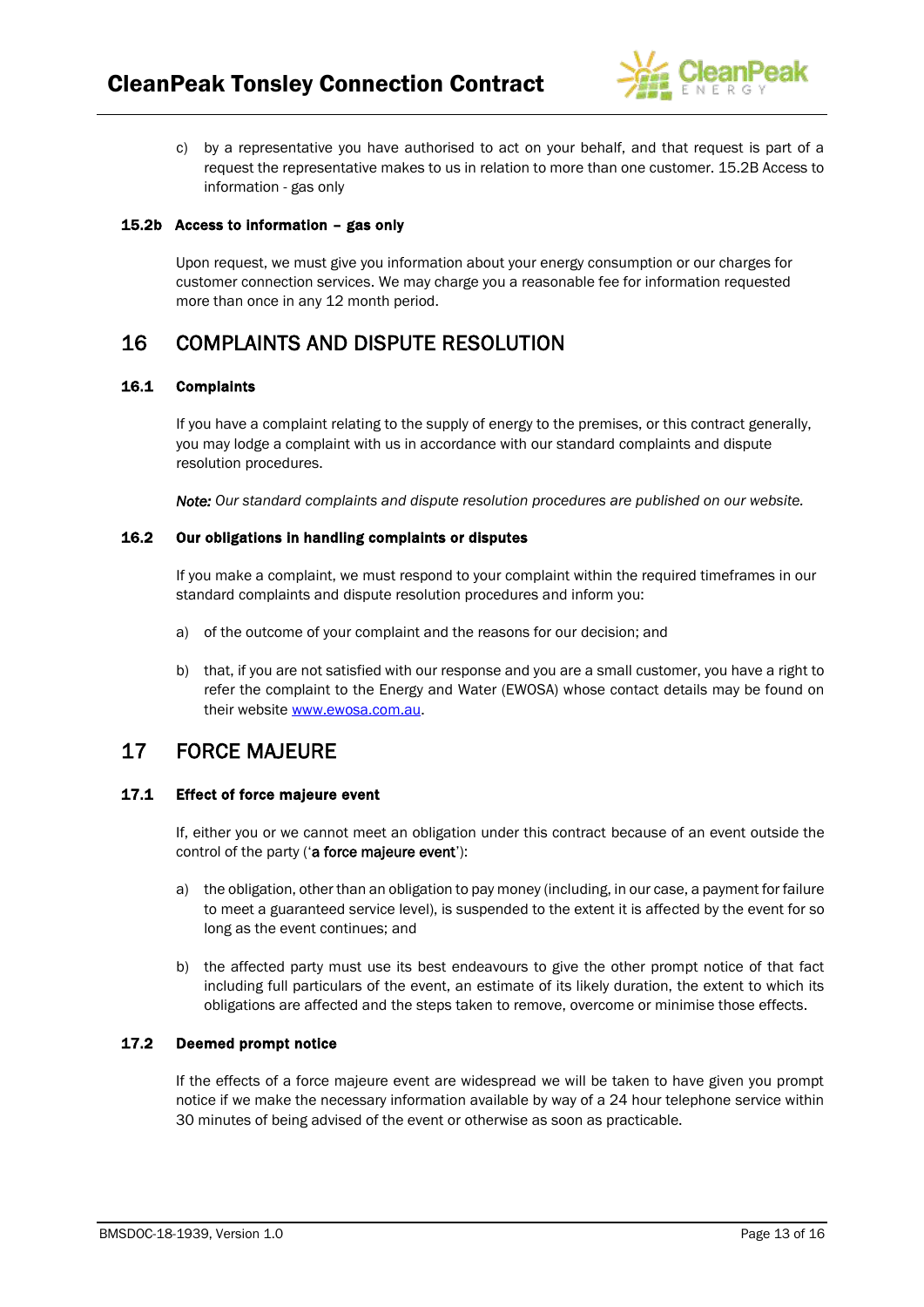

# 17.3 Obligation to overcome or minimise effect of force majeure event

A party that claims a force majeure event must use its best endeavours to remove, overcome or minimise the effects of that event as soon as practicable.

### 17.4 Settlement of industrial disputes

Nothing in this clause requires a party to settle an industrial dispute that constitutes a force majeure event in any manner other than the manner preferred by that party.

# 18 APPLICABLE LAW

*The laws* of South Australia govern this contract.

# 19 GENERAL

# 19.1 Our obligations

Some obligations placed on us under this contract may be carried out by another person. If an obligation is placed on us to do something under this contract, then:

- a) we are taken to have complied with the obligation if another person does it on our behalf; and
- b) if an obligation is not complied with, we are still liable to you for the failure to comply with this contract.

### 19.2 GST

- a) Amounts specified in the standing offer prices from time to time and other amounts payable under this contract may be stated to be exclusive or inclusive of GST. Paragraph (b) applies unless an amount payable under this contract is stated to include GST.
- b) Where an amount paid by you or by us under this contract is payment for a "taxable supply" as defined for GST purposes, to the extent permitted by law, that payment will be increased so that the cost of the GST payable on the taxable supply is passed on to the recipient of that taxable supply.

#### 19.3 Amending this contract

- a) This contract may only be amended from time to time in accordance with the procedures set out in the National Energy Retail Law.
- b) We must inform you of any material amendments to this contract as required by the National Energy Retail Law.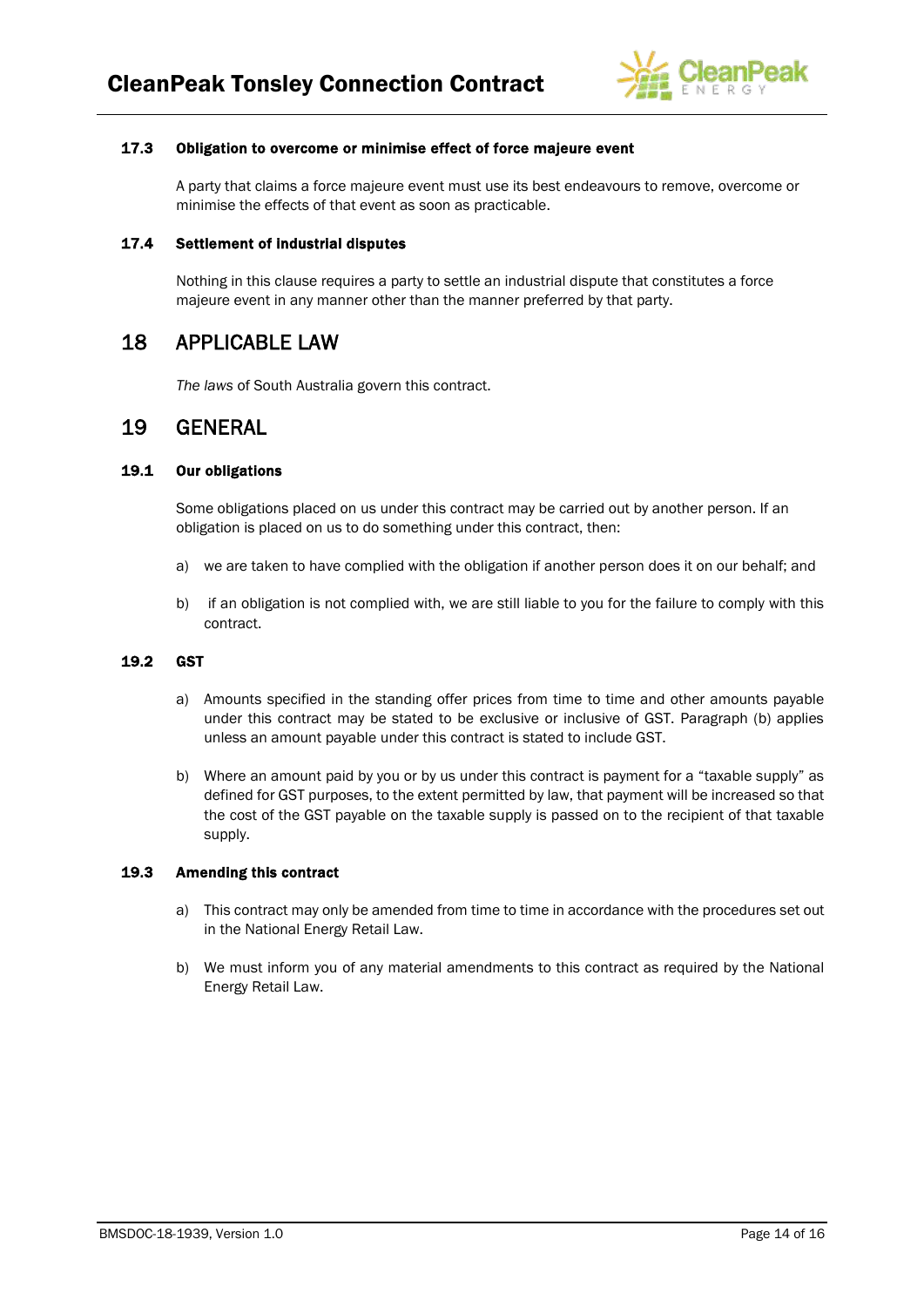

#### Simplified explanation of terms

billing cycle means the regular recurrent period for which we charge for customer connection services;

business day means a day other than a Saturday, a Sunday or a public holiday;

connection point means the point at which a distribution system connects to an energy installation or equipment that serves the premises of one or more customers;

customer means a person who buys or wants to buy energy from a retailer;

customer connection services include services relating to the flow of energy to your premises;

disconnection means an action to prevent the flow of energy to the premises, but does not include an *interruption*;

distributor planned interruption means an *interruption* of the supply of energy for:

- a) the planned maintenance, repair or augmentation of the transmission system; or
- b) the planned maintenance, repair or augmentation of the distribution system, including planned or routine maintenance of a meter (excluding a retailer planned interruption); or
- c) the installation of a new connection or a connection alteration;

emergency means an emergency due to the actual or imminent occurrence of an event that in any way endangers or threatens to endanger the safety or health of any person, or normal operation of the distribution system or transmission system, or that destroys or damages, or threatens to destroy or damage, any property;

energy means electricity or gas (as relevant to this contract);

energy laws means national and State and Territory laws and rules relating to energy and the legal instruments made under those laws and rules;

force majeure event means an event outside the control of a party;

GSL scheme has the meaning given in the National Energy Retail Law;

GST has the meaning given in the GST Act(*A New Tax System (Goods and Services Tax) Act 1999*  (Cth));

interruption means a temporary unavailability or temporary curtailment of the supply of energy from a distribution system to a customer, but does not include disconnection;

medical confirmation means certification from a registered medical practitioner of the requirement for *life support equipment* at your premises;

National Energy Retail Law means *the Law* of that name that is applied by each participating State and Territory;

National Electricity Rules means the rules made under the National Electricity Law;

National Gas Rules means the rules made under the National Gas Law;